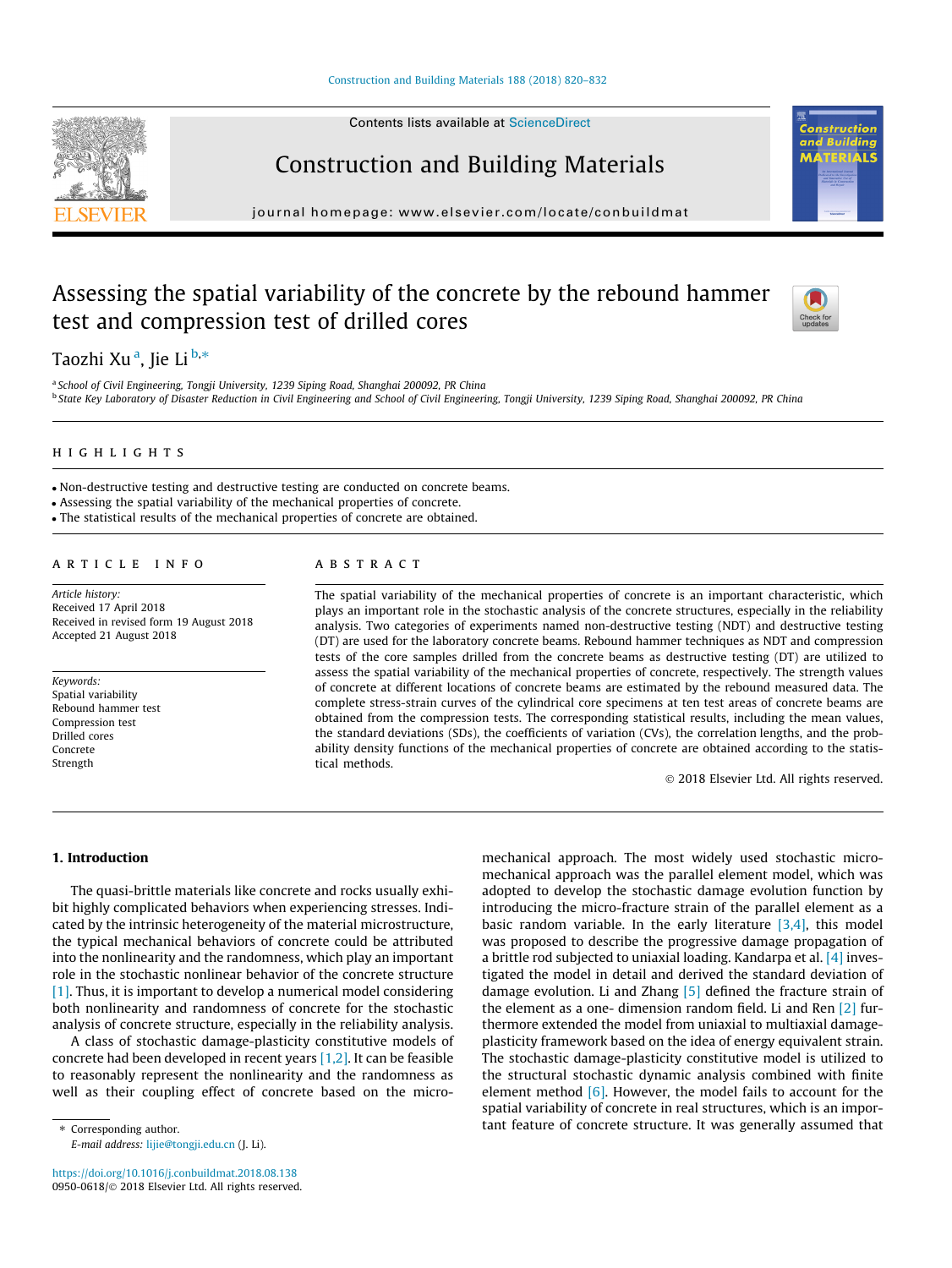the mechanical behaviors of concrete at different locations were completely related to each other [\[6\]](#page--1-0).

The need for taking into account the spatial variability in the stochastic analysis for the structures, especially in the reliability analysis, had been pointed out by Vanmarcke et al. [\[7,8\].](#page--1-0) However, assessing the spatial variability was often limited to the scatter estimation, like mean value and standard deviation (SD), without considering any possible spatial correlation of the mechanical properties of concrete. In recent years, some studies had been devoted to assessing spatial correlation of investigations on the concrete structures. For example, Nguyen combined several nondestructive testing (NDT) techniques to assess the spatial variability of concrete, identifying some correlation lengths of NDT measurements ranging from 0.4 to 0.6 m for the laboratory slab and the investigated bridge pier [\[9\]](#page--1-0). Schoefs presented a two stages procedure for the stochastic characterization of random fields from NDT measurements [\[10\]](#page--1-0). The concrete properties and carbonation depths were measured by destructive techniques (DT) at several points over a linear portion of reinforced concrete (RC) wall to account for spatial variability of spatial observations throughout random field models [\[11\].](#page--1-0) Curve fitting method and the kriging Method are used to estimate the scale of fluctuation of concrete compressive strength and concrete cover for spatial variability analysis of RC structures [\[12\]](#page--1-0).

However, the main concern in the assessing of the spatial variability of the mechanical properties of concrete is the lack of data [\[12\].](#page--1-0) Although some studies analyzed spatial variability for the strength of concrete using NDT [\[9\],](#page--1-0) the mechanical properties of concrete materials cannot be measured directly by the NDT. The mechanical behavior is estimated by empirical relationship based on the experiments. Accordingly, it is quite meaningful to directly determine the spatial variability with the measurement from the drilled cores at various locations of the concrete structure. The present manuscript aims at studying the random field characterization of the nonlinear mechanical properties of concrete using both NDT and DT approaches. For these purposes, rebound hammer techniques and compression tests of the cores drilled from the concrete beams as DT are conducted to obtain the data first. The corresponding statistical results, including the mean values, the standard deviations (SDs), coefficients of variation (CVs), and the correlation lengths, and the probability density functions of the mechanical properties of concrete are calculated using the statistical methods then. The most relevant conclusions are drawn finally.

#### 2. Test program

This paper focuses on modeling spatial variability of the mechanical properties of concrete. Based on the previous studies [\[7,8\]](#page--1-0) the random fields of the mechanical properties of concrete can be assumed to be isotropic. A one-dimensional spatially distributed field is considered here. Plain concrete beams are cast in laboratory to achieve the purpose of this paper. Considering the required minimum area of the rebound test [\[13,14\]](#page--1-0) and the dimensions of conventional specimens [\[15–17\]](#page--1-0) for the compression test, the size of the cross sectional area of concrete beam is set to  $200 \times 200$  mm. The length of concrete beam is set to 2100 mm, which is approximately 3–5 times of the correlation length of concrete strength [\[9,10,12\]](#page--1-0). In order to consider as many samples as possible in the tests, ten plain concrete beams, with the dimensions of  $200 \times 200 \times 2100$  mm, are constructed, as Fig. 1 shows. Specimens are cast in wooden molds, compacted by hand rodding, demolded after 48 h and moist cured until test time. The ten concrete beams are denoted as Beam1–Beam10.

The used concrete is made with Portland cement, yellow and medium sand, and crushed diorite gravel with the particle size of 5–16 mm. Slag and fly ash are added to improve the workability and strength of concrete. The mix proportions of concrete are given in Table 1. The designed compressive strength of concrete is around 30 MPa at 28 days. Rebound hammer tests are performed firstly at 28 days age. Then specimens dedicated to the compression tests are cored and stored in a humid chamber at a relative humidity of 95% and a temperature of 20 $\degree$ C before tests.

#### 2.1. Rebound hammer test

Rebound Hammer test is a NDT method of concrete which provide a convenient and rapid indication of the compressive strength of the concrete. The rebound hammer is also called as Schmidt hammer that consist of a spring controlled mass that slides on a plunger within a tubular housing. The working mechanism of the rebound hammer test is shown in Fig. 2. When the plunger of the rebound hammer is pressed against the surface of concrete, a

Table 1 Mixture ratio of concrete.

| Weight, kg/m3 |
|---------------|
| 134           |
| 248           |
| 840           |
| 1010          |
| 65            |
| 6.11          |
| 69            |
|               |



Fig. 2. The working mechanism of the rebound hammer test.



Fig. 1. The dimensions of the plain concrete beam.